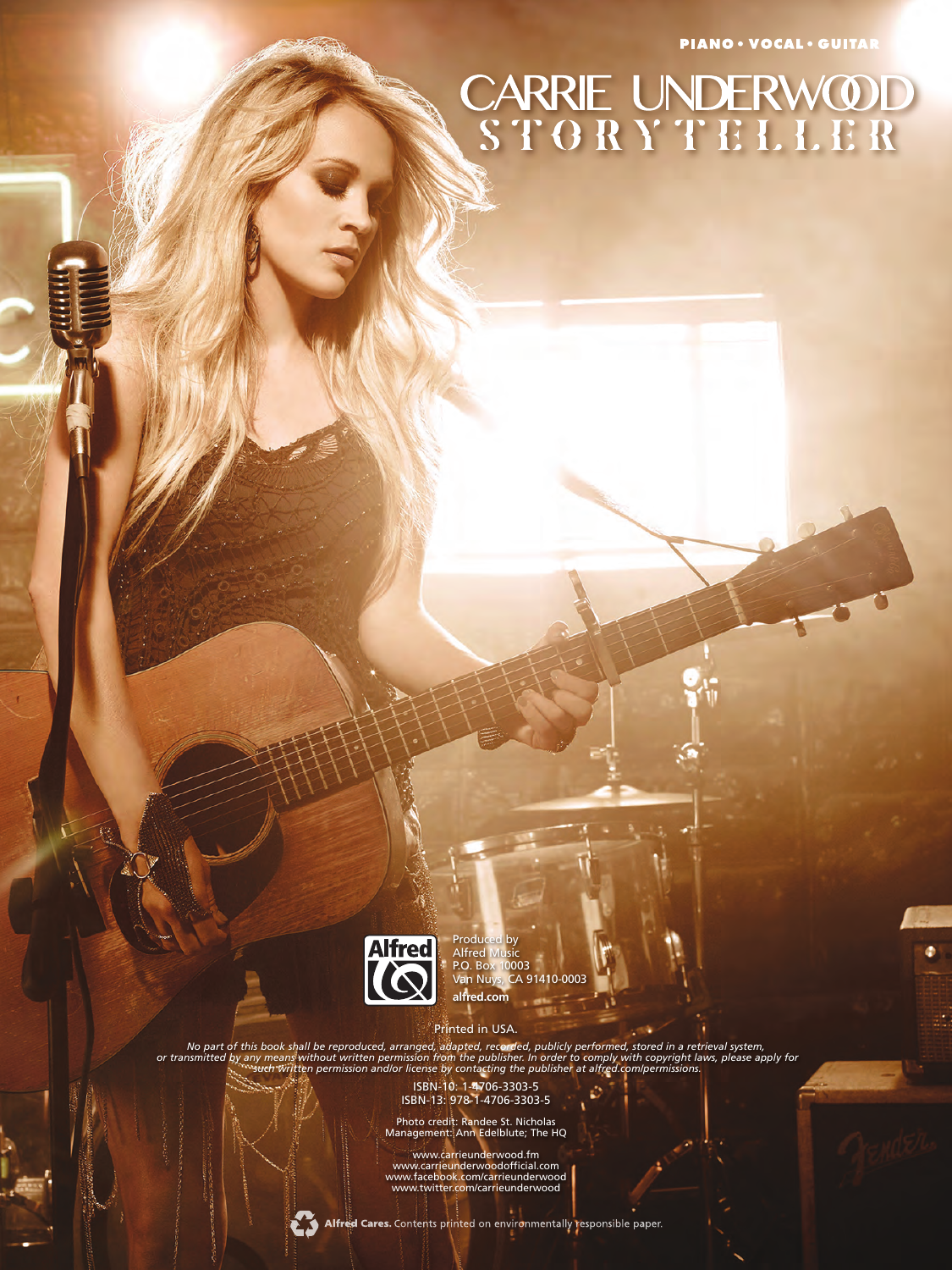# CONTENTS

| CHOCTAW COUNTY AFFAIR 40             |
|--------------------------------------|
| LIKE I'LL NEVER LOVE YOU AGAIN 54    |
|                                      |
|                                      |
|                                      |
|                                      |
|                                      |
| WHAT I NEVER KNEW I ALWAYS WANTED 86 |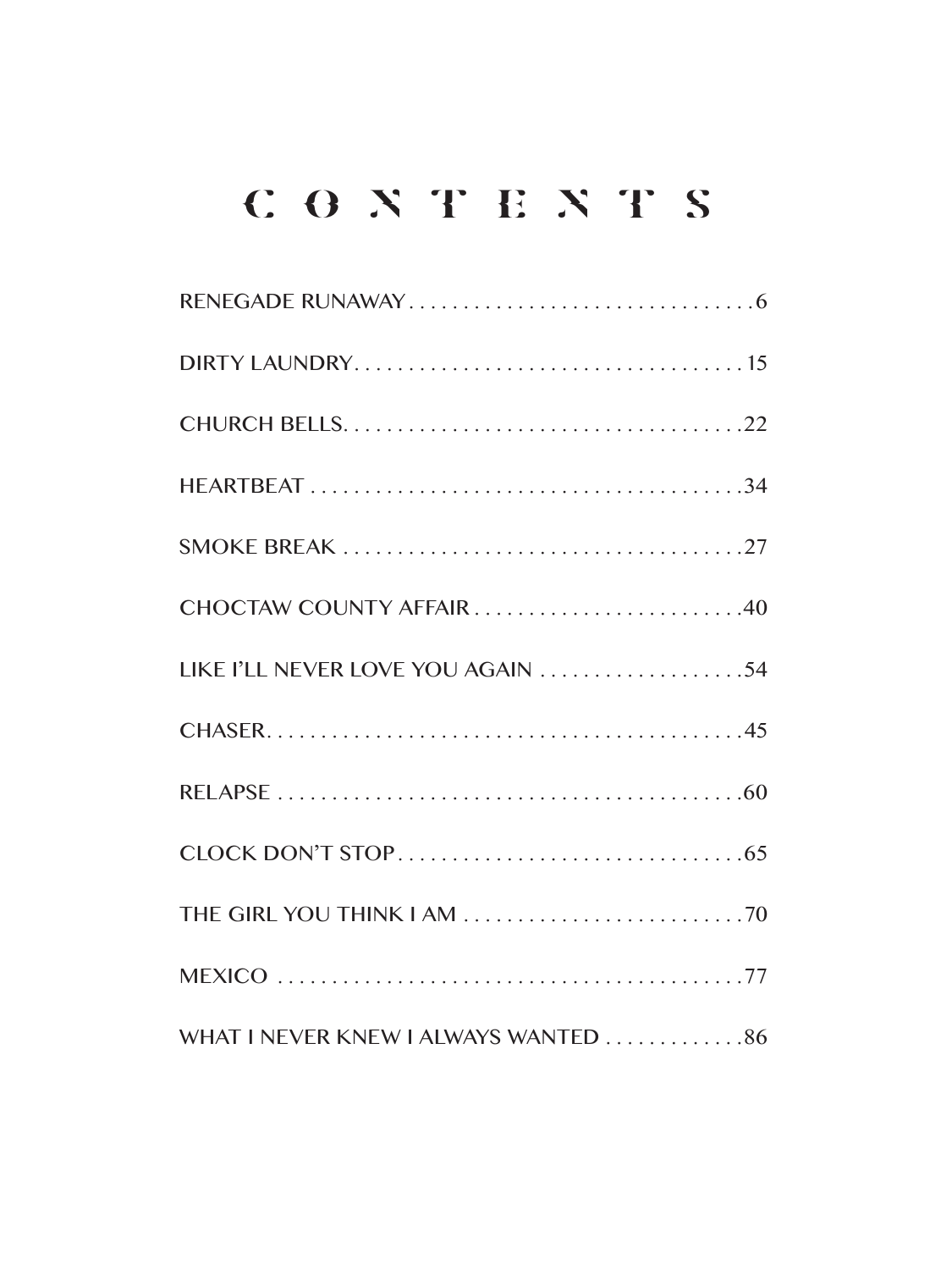## **RENEGADE RUNAWAY**

Words and Music by CARRIE UNDERWOOD, CHRIS DeSTEFANO and HILLARY LINDSEY



Renegade Runaway - 9 - 1

2015 CARRIE-OKIE MUSIC (BMI), EMI APRIL MUSIC, INC. (ASCAP), SUGAR GLIDER MUSIC (ASCAP) and HILLARODYRATHBONE MUSIC (ASCAP) هالكار All Rights on behalf of EMI APRIL MUSIC, INC. (ASCAP), SUGAR GLIDER MUSIC (ASCAP)<br>Administe